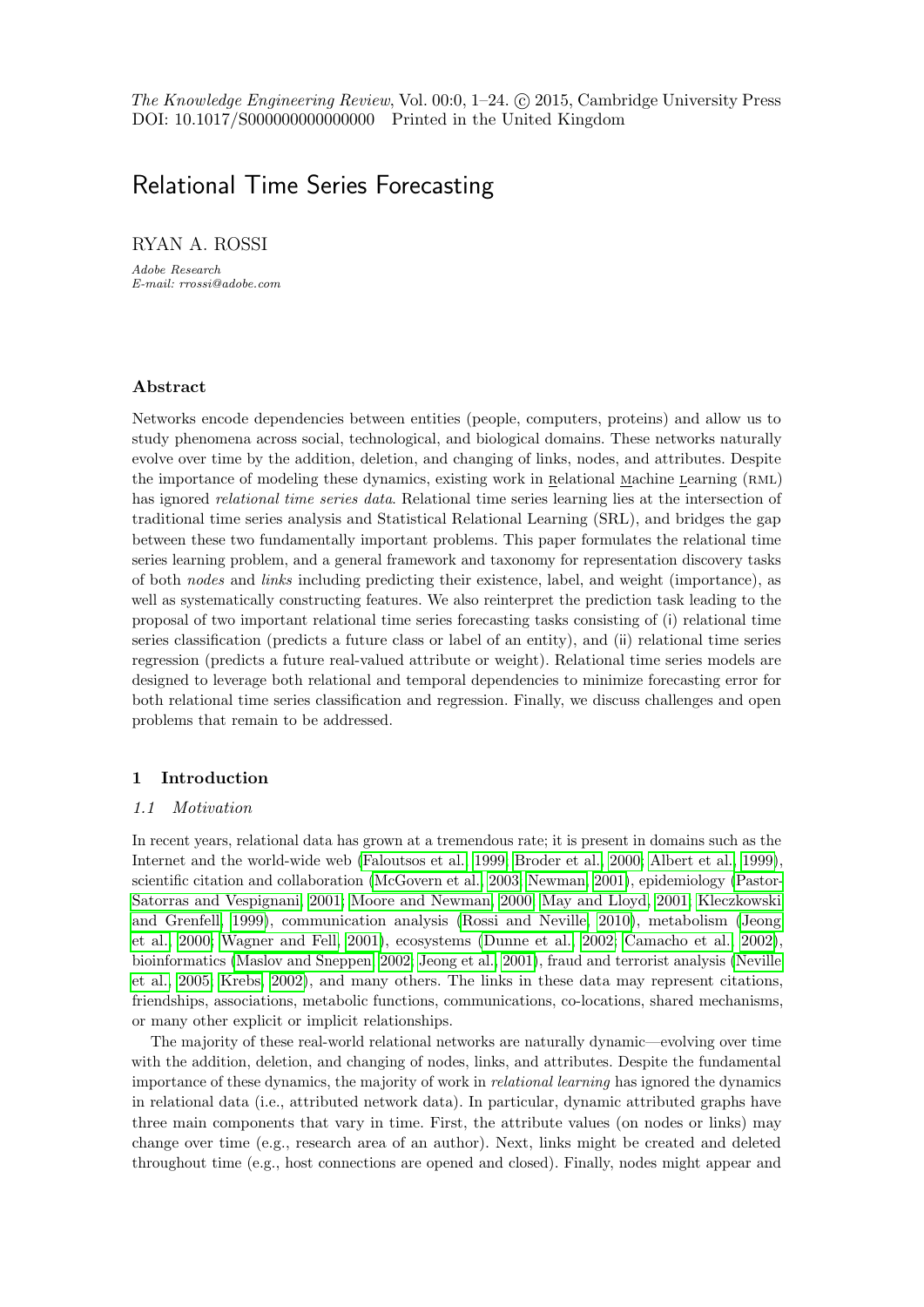disappear over time (e.g., through activity in an online social network). Figure [1](#page-1-0) provides an intuitive view of these underlying dynamics.



<span id="page-1-0"></span>Figure 1 Relational time series data.

Previous research in machine learning (ML) assumes independently and identically distributed data (IID) [\(Bishop et al., 2006;](#page-10-1) [Anderson et al., 1986\)](#page-10-2) and has ignored relational dependencies (and temporal dependencies). This independence assumption is often violated in relational data as (relational) dependencies among data instances are naturally encoded. More specifically, relational autocorrelation is a correlation or statistical dependence between the values of the same attribute across linked instances [\(Jensen et al., 2004\)](#page-12-4) and is a fundamental property of many relational data sets. For instance, people are often linked by business associations, and information about one person can be highly informative for a prediction task involving an associate of that person. Recently, SRL methods [\(Getoor and Taskar, 2007\)](#page-11-4) were developed to leverage the relational dependencies (i.e., relational autocorrelation [\(Rossi et al., 2012b\)](#page-14-1), also known as homophily [\(McPherson et al., 2001\)](#page-13-8)) between nodes [\(Macskassy and Provost, 2003;](#page-12-5) [Friedman](#page-11-5) [et al., 1999;](#page-11-5) [McDowell et al., 2010;](#page-13-9) [De Raedt and Kersting, 2008;](#page-11-6) [Neville et al., 2003\)](#page-13-10). In many cases, these relational learning methods improve predictive performance over traditional IID techniques [\(McDowell et al., 2009;](#page-13-11) [Neville et al., 2003;](#page-13-10) [Macskassy and Provost, 2003\)](#page-12-5).

Relational learning methods have been shown to improve over traditional ML by modeling relational dependencies, yet they have ignored temporal information (i.e., explicitly assumes the data is independent with respect to time). In that same spirit, our work seeks to make further improvements in predictive performance by incorporating temporal information and designing methods to accurately learn, represent, and model temporal and relational dependencies. The temporal information is known to be significantly important to accurately model, predict, and understand relational data [\(Watts and Strogatz, 1998;](#page-14-2) [Newman et al., 2006\)](#page-13-12). In fact, time plays a key role in many natural laws and is at the heart of our understanding of the universe, i.e., the unification of space and time in physics [\(Einstein, 1906\)](#page-11-7) and how time is related to space and vice-versa is fundamentally important to our understanding and interpretation of the universe and its laws [\(Bock et al., 2008;](#page-11-8) [Einstein, 1906\)](#page-11-7). We make a similar argument here, that ignoring time in attributed networks can only add further uncertainty, as time places a natural ordering on the network components, including the changing of attribute-values, links, and nodes.

This work formulates the problem of relational time series learning and proposes a framework that consists of two main components as shown in Figure [2.](#page-2-0) The first component learns a featurebased representation from a collection of dynamic relational data (i. e., a time series of graphs and attributes) given as input which incorporates the fundamental temporal dependencies in relational graph data. While the second component leverages the learned feature-based representation for relational time series prediction, which includes both relational time series classification models and regression. In other words, this work proposes techniques for learning an appropriate representation from dynamic attributed graph data for the purpose of improving accuracy of a given relational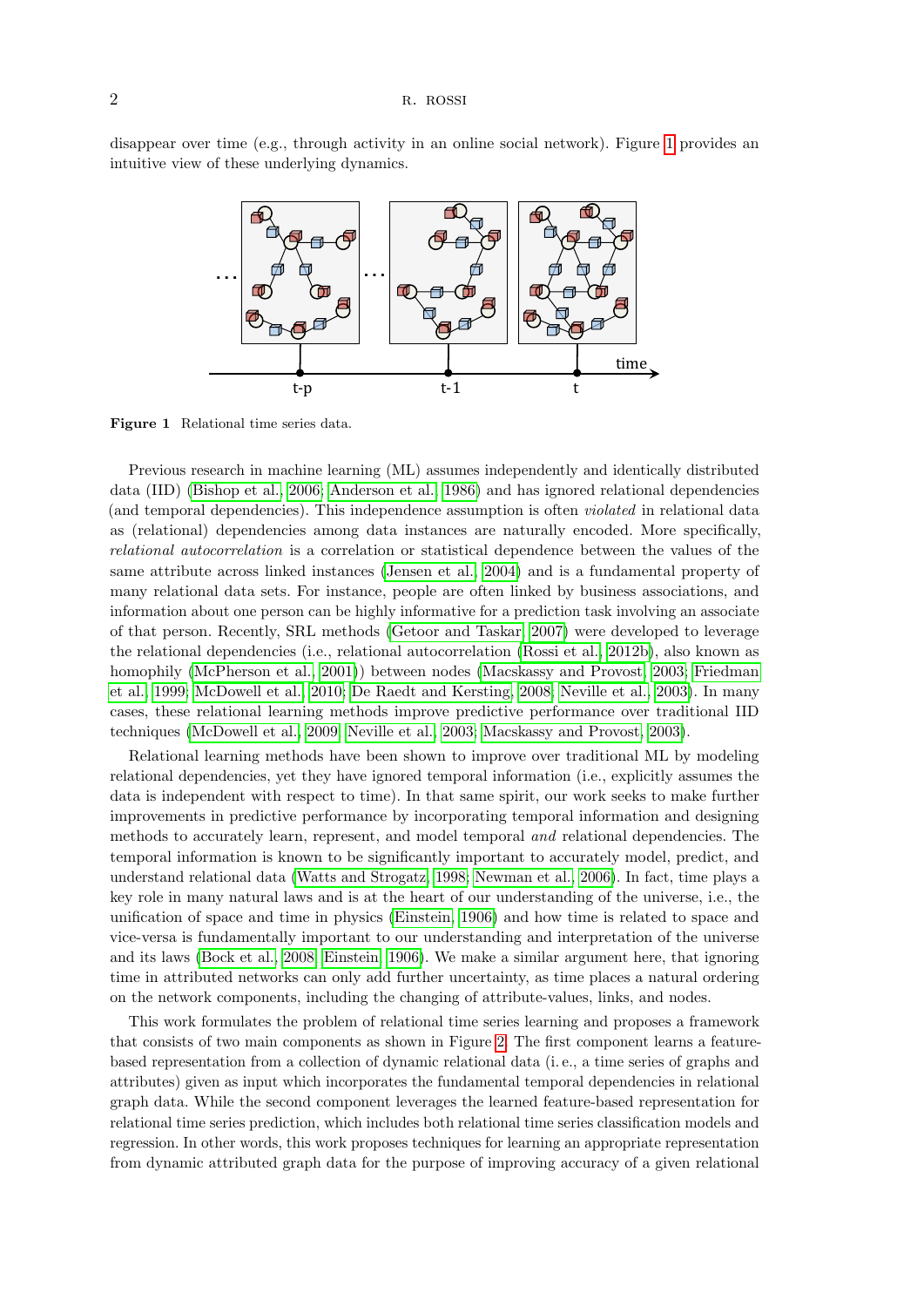

<span id="page-2-0"></span>Figure 2 Overview of relational time series learning.

learning<sup>[1](#page-2-1)</sup> [\(Getoor and Taskar, 2007\)](#page-11-4) task such as classification [\(Rossi et al., 2012b\)](#page-14-1). We propose a taxonomy shown in Figure [5](#page-5-0) for the fundamental representation tasks for nodes in dynamic attributed networks. This work focuses on the three fundamental representation tasks for dynamic attributed networks including dynamic node labeling, dynamic node weighting, and dynamic node prediction. As an aside, let us note that we do not focus on the (symmetric) link-based representation tasks since they have received considerable attention recently (in various other forms) [\(Oyama et al., 2011;](#page-13-13) [Hasan et al., 2006;](#page-11-9) [Liben-Nowell and Kleinberg, 2007;](#page-12-6) [Koren et al.,](#page-12-7) [2009;](#page-12-7) [Xiang et al., 2010a;](#page-14-3) [Menon and Elkan, 2011;](#page-13-14) [Lassez et al., 2008;](#page-12-8) [Acar et al., 2009;](#page-10-3) [Al Hasan](#page-10-4) [and Zaki, 2011;](#page-10-4) [Schall, 2014\)](#page-14-4) and therefore this work focuses on the novel dynamic representation tasks for nodes.

Ultimately, the goal of this work is to help further bridge the gap between relational learning [\(Rossi et al., 2012b;](#page-14-1) [Getoor and Taskar, 2007;](#page-11-4) [Macskassy and Provost, 2003;](#page-12-5) [Friedman](#page-11-5) [et al., 1999;](#page-11-5) [McDowell et al., 2010;](#page-13-9) [De Raedt and Kersting, 2008;](#page-11-6) [Neville et al., 2003\)](#page-13-10) and traditional time series analysis [\(Box et al., 2013;](#page-11-10) [Pindyck and Rubinfeld, 1981;](#page-13-15) [Brockwell and Davis, 2002;](#page-11-11) [Ahmed et al., 2010;](#page-10-5) [Clements and Hendry, 1998;](#page-11-12) [Marcellino et al., 2006;](#page-12-9) [Croushore and Stark,](#page-11-13) [2001\)](#page-11-13). See Figure [3.](#page-3-0) This gap between these fundamentally important problems seemingly arose due to the fact that the majority of relational learning techniques from the machine learning community has ignored temporal or dynamic relational data [\(Chakrabarti et al., 1998;](#page-11-14) [Domingos](#page-11-15) [and Richardson, 2001;](#page-11-15) [Getoor and Taskar, 2007;](#page-11-4) [Macskassy and Provost, 2003;](#page-12-5) [Friedman et al.,](#page-11-5) [1999;](#page-11-5) [McDowell et al., 2010;](#page-13-9) [De Raedt and Kersting, 2008;](#page-11-6) [Neville et al., 2003\)](#page-13-10) whereas the time series work has *ignored graph data* and has mainly focused on (i) modeling independent time series or (ii) multiple time series that are assumed to be completely correlated [\(Box et al., 2013;](#page-11-10) [Pindyck](#page-13-15) [and Rubinfeld, 1981;](#page-13-15) [Ahmed et al., 2010;](#page-10-5) [Brockwell and Davis, 2002\)](#page-11-11). The intersection of these two areas is *relational time series learning* and differs significantly from relational learning and time series analysis in the data utilized, model and data assumptions, and their objectives. For instance, the prediction objective of the relational learning problem is mainly for within-network or across-network prediction tasks and does not predict the future node attribute-values. Relational learning does not utilize or model temporal information whereas time series analysis lacks relational information. There are many other differences discussed later.

### 1.2 Scope of this Article

This article focuses on the problem of relational time-series forecasting and techniques for learning dynamic relational representations from graph data with timestamps. We do not focus on dynamic network analysis and mining. However, whenever possible, we do reinterpret techniques that were proposed for different problems, and discuss how they could potentially be used for relational time series representation learning for improving relational time series forecasting. As an aside, the relational time series forecasting methods may also be useful for other applications (i.e., besides

<span id="page-2-1"></span><sup>1</sup>This area of machine learning is sometimes referred to as Statistical Relational Learning (SRL) or Relational Machine Learning (RML).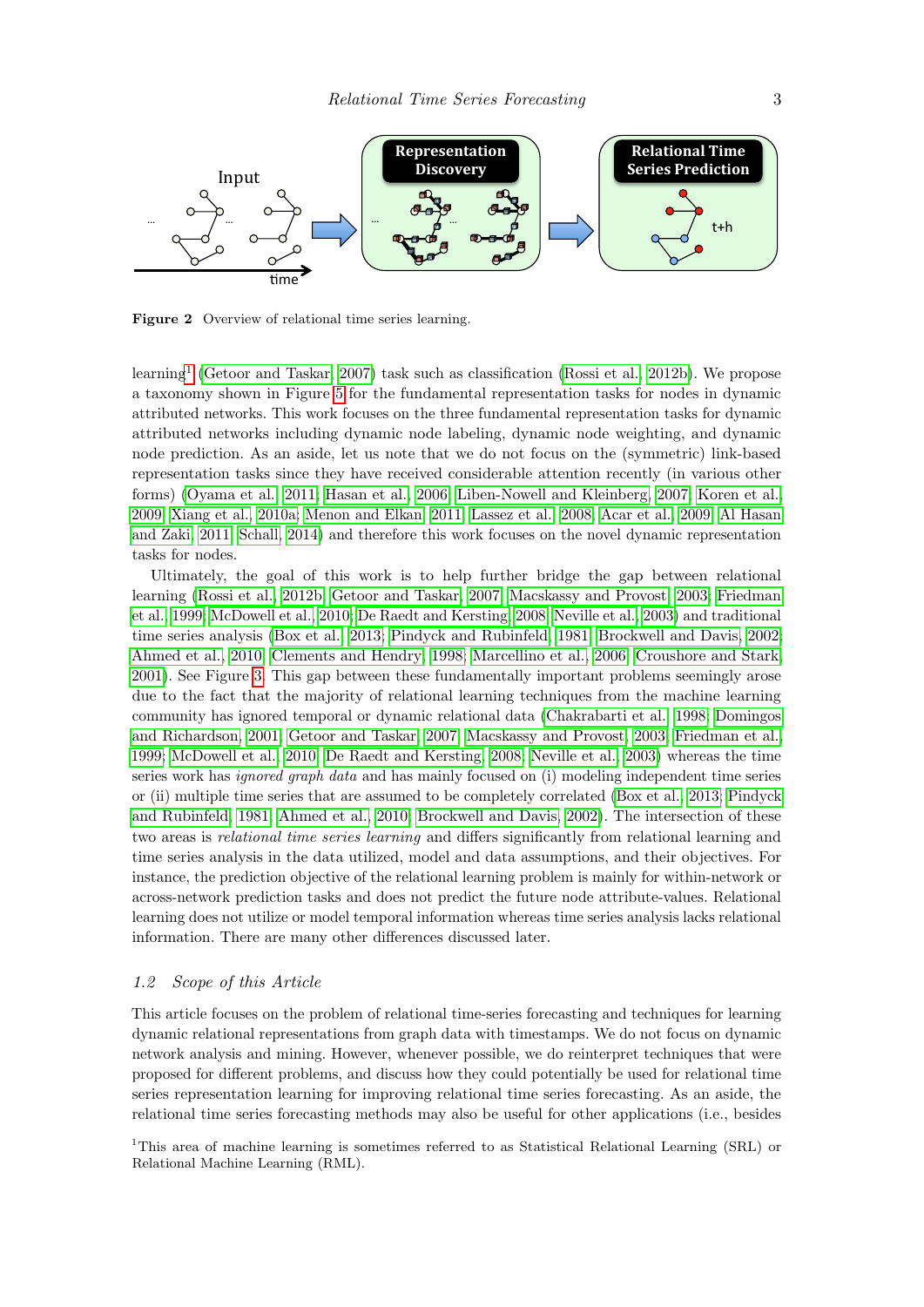

<span id="page-3-0"></span>Figure 3 Toward bridging the gap between relational learning and time series analysis. The focus of this work is on the intersection between these two areas which we call Relational Time Series Learning. Relational learning has primarily focused on static relational graph data (graphs + attributes) whereas the time series analysis literature avoids graph data and instead focuses on independent time series (i.e., modeling each of time series disjointly) or time series that are assumed to be completely dependent (i.e., clique).

predicting node attributes) including dynamic network analysis [\(Tang et al., 2010;](#page-14-5) [Holme and](#page-12-10) Saramäki, 2012), anomaly detection [\(Chandola et al., 2009;](#page-11-16) [Bunke and Kraetzl, 2004\)](#page-11-17) in dynamic graphs [\(Ide and Kashima, 2004;](#page-12-11) [Noble and Cook, 2003;](#page-13-16) [Tong and Lin, 2011;](#page-14-6) [Rossi et al., 2013a\)](#page-14-7), dynamic ranking [\(O'Madadhain and Smyth, 2005;](#page-13-17) [Das Sarma et al., 2008;](#page-11-18) [Rossi and Gleich, 2012\)](#page-13-18), among many other machine learning tasks and applications [\(Rossi et al., 2013c,](#page-14-8)[b;](#page-14-9) [Rossi, 2014\)](#page-13-19). However, this is outside the scope of this article.

#### 1.3 Overview

This article is organized as follows: Section [2](#page-3-1) introduces and defines the relational time series forecasting problem, which consists of relational time series classification (Section [2.1\)](#page-3-2) and regression (Section [2.2\)](#page-4-0). Next, Section [3](#page-4-1) presents the relational time series representation learning for relational time series forecasting. Section [4](#page-7-0) surveys and reinterprets existing work for use in the relational time series representation learning and forecasting problem. Section [5](#page-9-0) presents a few important open and challenging problems. Finally, Section [6](#page-10-6) concludes.

# <span id="page-3-1"></span>2 Relational Time Series Forecasting

Using the learned representation, we demonstrate the effectiveness of these techniques for relational time series classification and regression of dynamic node attributes. We define relational time series classification (Section [2.1\)](#page-3-2) and regression (Section [2.2\)](#page-4-0) more precisely below.

#### <span id="page-3-2"></span>2.1 Relational Time Series Classification

Problem 1 (RELATIONAL TIME SERIES CLASSIFICATION): Given a "known" time series of attributed graph data  $\mathcal{G} = {\mathbf{G_1}, ..., \mathbf{G_t}}$  for learning, the task is to infer the class labels  $\mathbf{Y}_{t+h}$  of the nodes at time  $t + h$  in the graph where L refers to the set of possible labels.

As an aside, if  $h = 1$  then we call this one-step ahead prediction, whereas multi-step ahead prediction refers to the case when  $h > 1$ , and thus the prediction is across multiple timesteps. Our relational time series classification methods are also flexible for both binary (i.e.,  $|L| = 2$ ) and multi-class problems (i.e.,  $|L| > 2$ ), whereas binary classification has been the primary focus of the past relational learning methods for static graphs. Similarly, we also investigate the relational time series regression problem.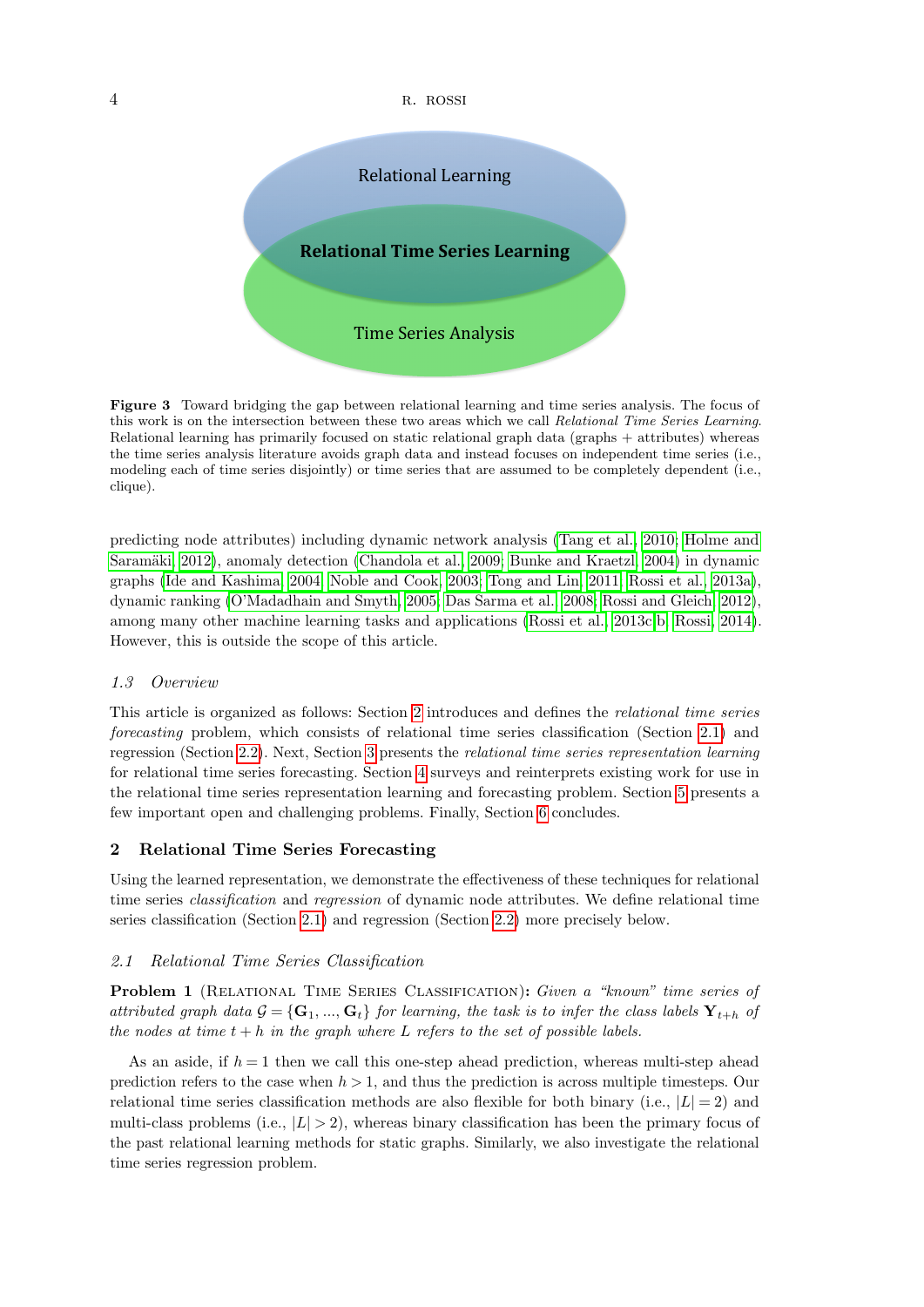### <span id="page-4-0"></span>2.2 Relational Time Series Regression

**Problem 2** (RELATIONAL TIME SERIES REGRESSION): Given a time series of attributed graphs  $\mathcal{G} = \{ \mathbf{G}_1, ..., \mathbf{G}_t \}$ , the task is to estimate the real-valued variable  $\mathbf{Y}_{t+h} \in \mathbb{R}^n$  at time  $t+h$  for the nodes in the graph.

The prediction task investigated in this paper is also fundamentally different than the traditional relational learning problems/assumptions. More specifically, we define within-network (e.g., inference) as the task where training instances from a single (static) graph are connected directly to instances whose classification labels are to be predicted [\(McDowell et al., 2009;](#page-13-11) [Xiang et al.,](#page-14-10) [2010b\)](#page-14-10). Conversely, the task of across-network inference attempts to learn a model on a (static) network and applying the learned models to a separate network [\(Lu and Getoor, 2003;](#page-12-12) [Craven](#page-11-19) [et al., 1998\)](#page-11-19). For instance, we may learn a model from a static and/or aggregated graph from Facebook and use that learned model for prediction on another social network such as Google+ or Twitter. While both prediction problems for relational learning assume a static network, they also differ fundamentally in their underlying assumptions and goals. On the other hand, we focus on using the past time series of attributed graphs where the training nodes may be connected directly to nodes whose classification labels are to be predicted and similarly the past time series observations of the prediction attribute may also be directly used. The fundamental idea is that both past relational and temporal dependencies and information may be used to predict the future time series values of a given attribute. We also note that we may learn a model using some past data and use it to predict the future value at  $t + h$  of an attribute time series, or we could use a technique that does "lazy learning" in the sense that the past data is determined upon prediction time and used for predicting  $t + h$ .

### <span id="page-4-1"></span>3 Representation Learning from Relational Time Series Data

Recently, relational data representations have become an increasingly important topic due to the recent proliferation of network data (e.g., social, biological, information networks) and a corresponding increase in the application of Statistical Relational Learning (SRL) algorithms to these domains. In particular, appropriate transformations of the nodes, links, and/or features of the data can dramatically affect the capabilities and results of SRL algorithms. See Rossi et al. [\(Rossi et al., 2012b\)](#page-14-1) for a comprehensive survey on relational representation discovery (for static graph data).

This section first discusses the relational time series data in Section [3.1.](#page-4-2) The important relational and temporal dependencies are discussed and defined in Section [3.2,](#page-5-1) whereas Section [3.3](#page-6-0) formally defines the key representation discovery tasks for relational time series forecasting.

### <span id="page-4-2"></span>3.1 Relational Time Series Data

Relational data in the real-world is naturally dynamic—evolving over time with the addition, deletion, and changing of nodes, links, and attributes. Examples of dynamic relational data include social, biological, technological, web graphs, information networks, among many other types of networks. In particular, dynamic attributed graphs have three main components that vary in time. First, the attribute values (on nodes or links) may change over time (e.g., research area of an author). Next, links might be created and deleted throughout time (e.g., host connections are opened and closed). Finally, nodes might appear and disappear over time (e.g., through activity in an online social network). An intuitive illustration of the underlying dynamics governing relational data is shown in Figure [1.](#page-1-0)

**Definition 1** (Relational Time Series): Let  $\mathcal{G} = \{G(t), t \in T\}$  denote a relatonal time series<sup>[2](#page-4-3)</sup>, and T denotes the time span of interest. We also define  $\mathbf{G}(t) = \langle V(t), E(t), \mathbf{X}^{\vee}(t), \mathbf{X}^{\mathbf{e}}(t), \mathbf{Y}(t) \rangle$  as an attributed network at time  $t \in T$ , and  $V(t)$  is the set of nodes,  $E(t)$  is the set of (possibly directed)

<span id="page-4-3"></span><sup>2</sup>A time series of relational attributed graph data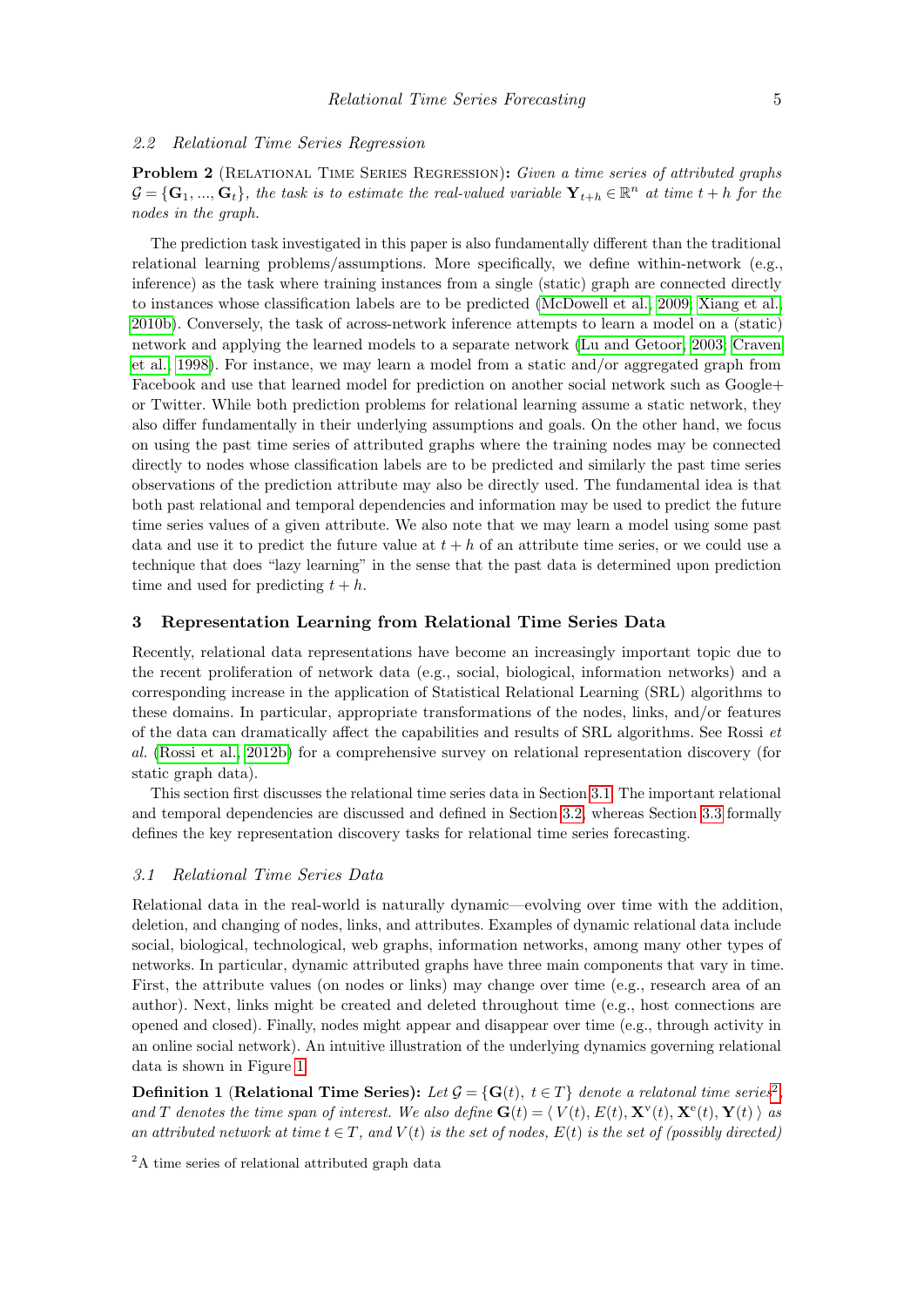

well (not shown for simplicity). For each edge, we also model the temporal dependencies, resulting in the **61 Science 62 Gackt 63 Teleprompt 64 Technology 65 Society 66 Outlineofs 67 ER(TVserie 68 Philippine 69 NewYorkCit 70 Australia** also assume that each edge in the network may have an arbitrary number of time series attributes as **51 Greygoo 52 pageprotec 53 Rihanna 54 Listofbasi 55 Sciencepor 56 KaraDioGua 57 TheBeatles 58 Technology 59 London 60 Football(s 61 Science 62 Gackt 63 Teleprompt 64 Technology 65 Society 66 Outlineofs 67 ER(TVserie 68 Philippine 69 NewYorkCit 70 Australia** nodes such as friend-edges and email-edges representing friendship between two individuals and email resulting in learning multiple time series of edge temporal edge strengths. Figure 4 Data model for relational time-series learning. Each node in the network may have an arbitrary number of time series attributes such as blood pressure, number of hourly page views, etc. Further, we time series on the edge in the illustration above. As an aside, if there are multiple types of edges between communications, respectively, then we would model the temporal dependencies for each of the edge types

is an attribute vector for edge  $(i, j) \in E(t)$  at time  $t \in T$ . Further,  $\mathbf{Y}(t)$  is the node attribute of **71 Madonna(en 72 Richtermag 73 Tobaccoadv 74 Geography 75 California 76 Constantin 77 RobKnox 78 LosAngeles 79 Canada 80 MurderofEv** edges, each  $\mathbf{x}_i(t) \in \mathbf{X}^{\vee}(t)$  is an attribute vector for node  $v_i \in V(t)$ , whereas each  $\mathbf{x}_{ij}(t) \in \mathbf{X}^{\mathbf{e}}(t)$ interest for prediction where  $y_i(t)$  is the prediction attribute value at time t for node  $v_i \in V(t)$  and  $\mathbf{y}_i(p:t) = \{y_p, ..., y_{t-1}, y_t\}$  is the lagged time series attribute vector for node  $v_i \in V(t)$ .



<span id="page-5-2"></span><span id="page-5-0"></span>Figure 5 Taxonomy of dynamic relational representation tasks for nodes For the dynamic node representation tasks, we introduce a dynamic relational representation taxonomy focused on the representation tasks of dynamic node labeling, weighting, and predicting the existence of nodes.

### <span id="page-5-1"></span>3.2 Relational and Temporal Dependencies

In this work, we use relational autocorrelation and along with two temporal dependencies in dynamic attributed networks. More precisely, we observed two fundamental temporal dependencies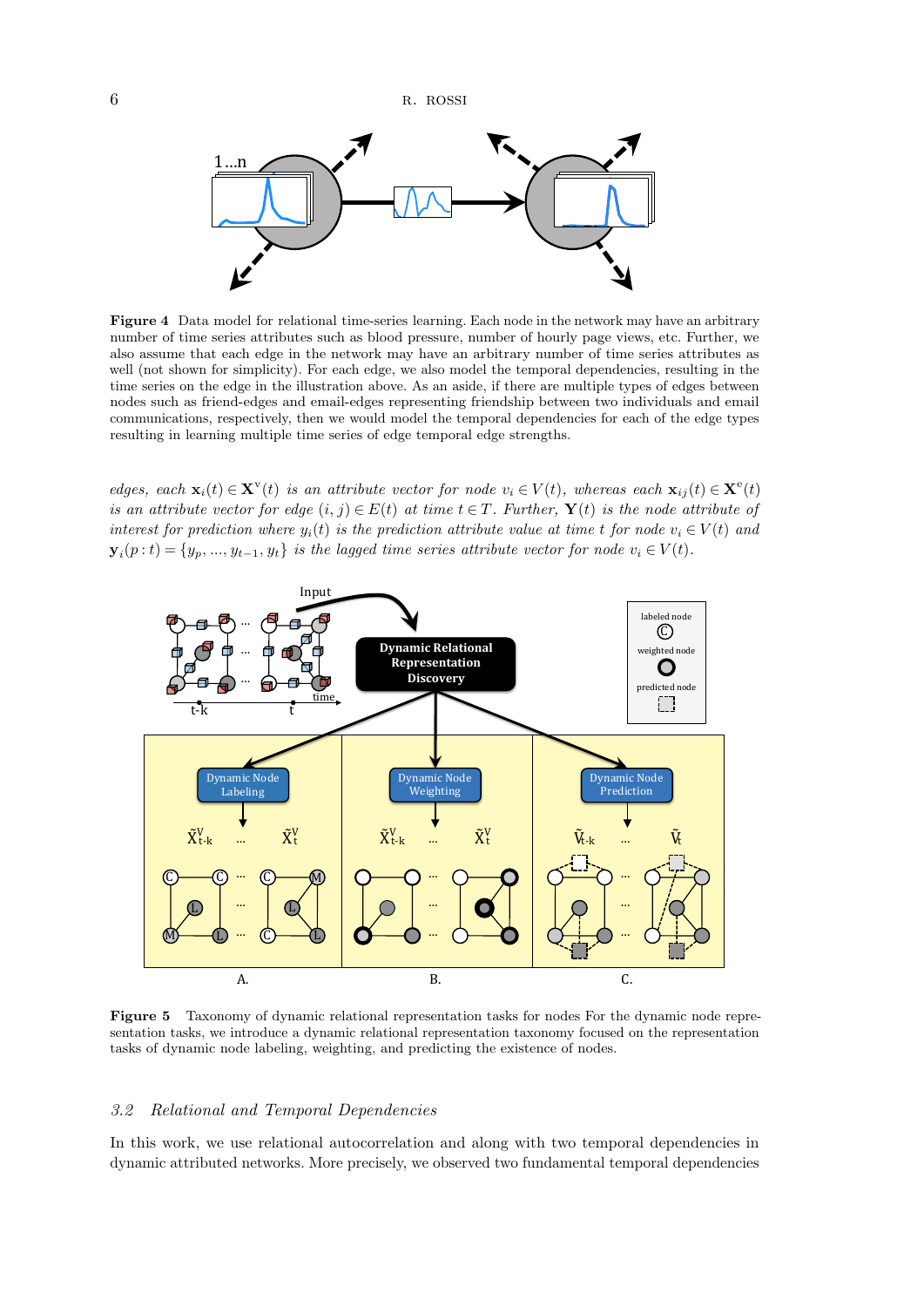of dynamic relational network data including the notion of temporal locality and temporal recurrence. We define these temporal dependencies informally below since they apply generally across the full spectrum of temporal-relational information including non-relational attributes, relational node attributes, relational edge attributes, as well as edges and nodes in a graph.

**Property 1** (Temporal Locality): Recent events are more influential to the current state than distant ones.

This temporal dependency implies that a recent node attribute-value, edge attribute-value, or link is stronger or more predictive of the future than a more distant one. In terms of attributevalues on nodes (or edges) this implies that a recently observed attribute-value (e.g., number of posts) at t is more predictive than past observations at  $t-1$  and more distant. Hence, if  $x_i(t) = \alpha$ is observed at time t, then at time  $t + 1$  it is likely that  $x_i(t + 1) = \alpha$ . In the case of edges, this implies that a recently observed edge  $(v_i, v_j) \in E_t$  between  $v_i$  and  $v_j$  at time t implies that there is a high probability of a future edge  $(v_i, v_j) \in E_{t+1}$  at  $t+1$  will arise.

**Property 2** (Temporal Recurrence): A regular series of observations are more likely to indicate a stronger relationship than an isolated event

The notion of temporal recurrence implies that a repeated sequence of observations are more influential or have a higher probability of reappearing in the future than an isolated event. In other words, a repeated or regular sequence of node attribute-values (or edge attribute-values) are more likely to reappear in the future than an isolated node attribute-value. As an example, given a communication network and a node attribute representing the topic of communication for each node in the network, if node  $v_i$  has a regular sequence of topics, i.e.,  $x_i(k) = \alpha$ , for  $k = p, ..., t$ across a recent set of timesteps, then there is a higher probability that  $x_i(t + 1) = \alpha$  is observed than another topic of communication. In terms of edges, temporal recurrence implies that a repeated or recurring series of edges  $(v_i, v_j) \in E_k$ , for  $k = p, ..., t$  between  $v_i$  and  $v_j$  implies a higher probability of a future edge  $(v_i, v_j) \in E_{t+1}$  at  $t+1$ . As an aside, temporal recurrence is based on regular or recurring series of similar observations whereas temporal locality is based on the notion that the most recent observations are likely to persist in the future.

Learning accurate relational time series representations for nodes in dynamic attributed networks remains a challenge. Just as SRL methods were designed to exploit the relational dependencies in graph data, we instead leverage the relational dependencies and the temporal dependencies of the edges, vertices, and attributes to learn more accurate dynamic relational representations.

#### <span id="page-6-0"></span>3.3 Representation Tasks

In this paper, we formulate the problem of dynamic relational representation discovery and propose a taxonomy for the dynamic representation tasks shown in Figure [5.](#page-5-0) More specifically, the dynamic representation tasks for nodes include (i) predicting their label or type, (ii) estimating their weight or importance, and (iii) predicting their existence. We propose methods for each of the dynamic relational node representation tasks in Figure [5](#page-5-0) which are defined below.

#### 3.3.1 Dynamic Node Labeling

Given a time-series of attributed graph data, we define the dynamic node labeling problem as the task of learning a time series of node labels  $X_p, ..., X_t$  where for each timestep a given node may be assigned a single label (i.e., class label) or multiple labels (i.e., multiple topics or roles). The time series of labels may represent a known class label previously observed or a latent variable such as roles, topics, among many others.

#### 3.3.2 Dynamic Node Weighting

Given a time-series of attributed graph data, we define the dynamic node weighting representation task as the learning of a time series of weights for the nodes  $\mathbf{X}_p, ..., \mathbf{X}_t$  that utilize relational and temporal dependencies in the dynamic relational data. The time series of weights may represent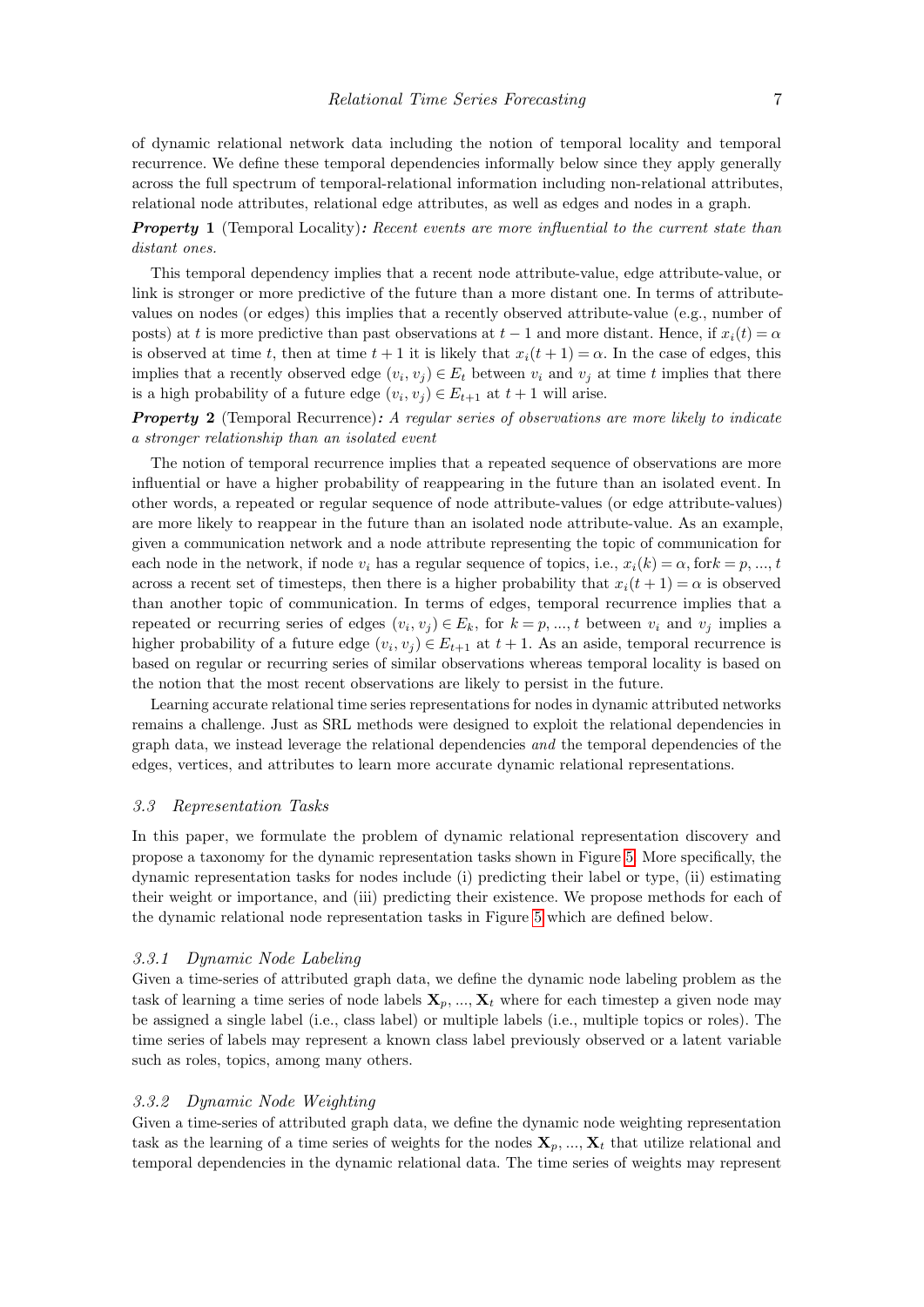the importance or influence of a node in the dynamic attributed network or it may simply represent a latent variable capturing the fundamental dependencies in the dynamic relational data.

#### 3.3.3 Dynamic Node Prediction

Given a time-series of attributed graph data, we define the dynamic node prediction representation task as the prediction of the existence of a node in a future timestep  $t + 1$  where the learning leverages past temporal-relational data and more specifically incorporates relational and temporal dependencies in the dynamic relational data. The predicted node may represent a novel type of node, not yet discovered such as a role or topic of communication, or it may be a novel node from an already existing node type such as a Facebook user or group. Most techniques also predict the existence of edges between the predicted node and the set of nodes in the graph.

### <span id="page-7-0"></span>4 Reinterpreting Related Techniques

This section unifies through reinterpretation of a variety of key relational and/or temporal methods for use in the relational time series learning problem. These approaches differ quite drastically in the type of temporal (and/or relational) data used, its characteristics, and key assumptions both within the data and model, as well as the fundamental and underlying task or objective optimized by a particular technique.

# 4.1 Tempoal Link Representation Tasks

While our dynamic relational representation discovery taxonomy shown in Figure [5](#page-5-0) focuses on the labeling, weighting and prediction of nodes, there is also the symmetric dynamic graph representation tasks for links which includes link labeling, link weighting, and link prediction. Our work is not concerned with the link-based dynamic representation tasks as these have been investigated in various contexts [\(Oyama et al., 2011;](#page-13-13) [Hasan et al., 2006;](#page-11-9) [Liben-Nowell and](#page-12-6) [Kleinberg, 2007;](#page-12-6) [Koren et al., 2009;](#page-12-7) [Xiang et al., 2010a;](#page-14-3) [Menon and Elkan, 2011;](#page-13-14) [Lassez et al.,](#page-12-8) [2008;](#page-12-8) [Acar et al., 2009;](#page-10-3) [Al Hasan and Zaki, 2011;](#page-10-4) [Schall, 2014;](#page-14-4) [Nguyen et al., 2018\)](#page-13-20). For instance, link prediction and weighting has been used to improve search engines [\(Lassez et al., 2008\)](#page-12-8), recommendation systems [\(Koren, 2010\)](#page-12-13) for both products [\(Koren et al., 2009;](#page-12-7) [Xiang et al., 2010a\)](#page-14-3) and friends (i.e., social recommendation) [\(Ma et al., 2008\)](#page-12-14), among many others [\(Chen et al., 2013;](#page-11-20) [Li et al., 2014;](#page-12-15) [Liu et al., 2013\)](#page-12-16). We also note that other work has focused on predicting links in temporal networks using tensor factorizations [\(Dunlavy et al., 2011\)](#page-11-21) and predicting structure in these networks using frequent subgraphs [\(Lahiri and Berger-Wolf, 2007\)](#page-12-17).

### 4.2 Temporal Centrality and Analysis

Recently, there has been a lot of work on analyzing dynamic or temporal graphs which has focused solely on edges that change over time, and has ignored and/or discarded any attributes (both dynamic or static) [\(Kovanen et al., 2011;](#page-12-18) [Tang et al., 2009;](#page-14-11) [Leskovec et al., 2007a;](#page-12-19) [Xuan et al.,](#page-14-12) [2003;](#page-14-12) [Lahiri and Berger-Wolf, 2008;](#page-12-20) [Redmond et al., 2012;](#page-13-21) [Rossi et al., 2012a;](#page-14-13) [Bhadra and Ferreira,](#page-10-7) [2003;](#page-10-7) [Tang et al., 2010;](#page-14-5) [Leskovec et al., 2007b\)](#page-12-21). Centrality measures have also been extended for temporal networks [\(Tang et al., 2010;](#page-14-5) Holme and Saramäki, 2012). While the vast majority of this work has focused only on dynamic edges (i.e., dynamic/temporal/streaming graphs), we instead focus on dynamic relational data and incorporate the full spectrum of dynamics including edges, vertices, and attributes (and their static counterparts as well).

#### 4.3 Time Series Analysis

Last section discussed temporal graph analysis which lacked attribute data, whereas non-relational attribute-based time series data [\(Clements and Hendry, 1998;](#page-11-12) [Marcellino et al., 2006;](#page-12-9) [Croushore](#page-11-13) [and Stark, 2001\)](#page-11-13) is the focus of this section. In particular, traditional time series methods ignore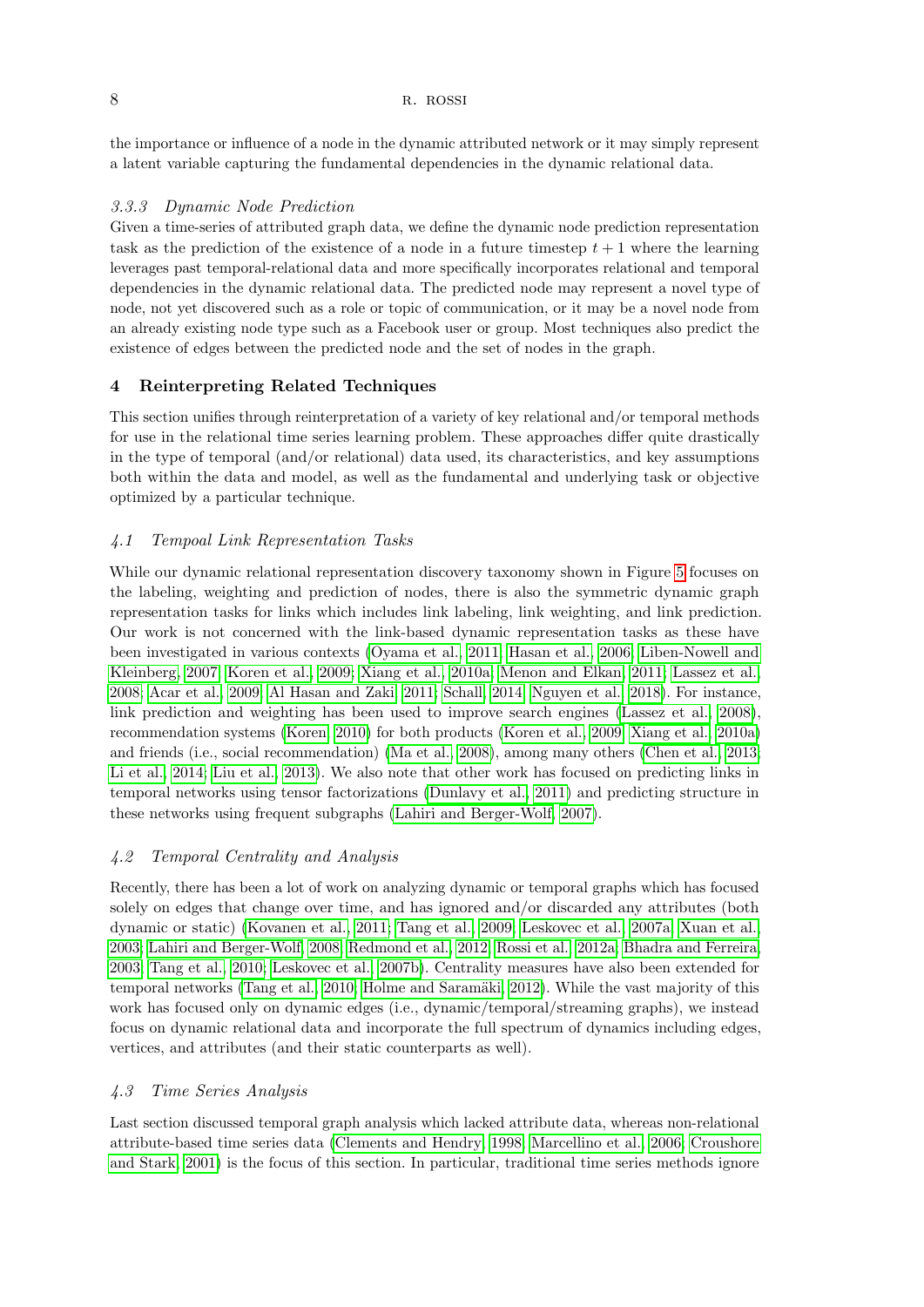graph data all together [\(Box et al., 2013;](#page-11-10) [Pindyck and Rubinfeld, 1981;](#page-13-15) [Ahmed et al., 2010;](#page-10-5) [Brockwell and Davis, 2002\)](#page-11-11), and focus solely on modeling a time-dependent sequence of real-valued data such as hourly temperatures or economic data such as stock price or gross domestic product (GDP) [\(Clements and Hendry, 1998;](#page-11-12) [Marcellino et al., 2006;](#page-12-9) [Croushore and Stark, 2001\)](#page-11-13). In contrast, our proposed methods naturally allow for modeling time series of attributes and graphs (i.e., relational time series data) where each node and edge may have a multi-dimensional time series with arbitrary connectivity or dependencies between them as shown in Figure [4.](#page-5-2)

At the intersection of time series analysis and machine learning, Ahmed *et al.* [\(Ahmed et al.,](#page-10-5) [2010\)](#page-10-5) recently used machine learning methods such as Neural Networks [\(Hornik et al., 1989\)](#page-12-22) and SVMs [\(Hearst et al., 1998\)](#page-11-22) for time series forecasting. In particular, the authors found that many of these machine learning methods offered significant improvements over the traditional time series models [\(Ahmed et al., 2010\)](#page-10-5) such as auto-regressive (AR) models and the ilk [\(Brockwell](#page-11-11) [and Davis, 2002\)](#page-11-11). The main contribution of the work by Ahmed *et al.* [\(Ahmed et al., 2010\)](#page-10-5) was there use of traditional machine learning methods for time series forecasting, which has recently attracted numerous follow-up studies [\(Ben Taieb et al., 2012;](#page-10-8) [Agami et al., 2009;](#page-10-9) [Esling and Agon,](#page-11-23) [2012\)](#page-11-23). From that perspective, our work makes a similar contribution as we formulate the problem of relational time series learning for dynamic relational graph data, and propose techniques for relational time series classification and regression, which are shown to improve over traditional relational learning and time series methods.

### 4.4 Relational Learning

The majority of research in relational learning has focused on modeling static snapshots or aggregated data [\(Chakrabarti et al., 1998;](#page-11-14) [Domingos and Richardson, 2001\)](#page-11-15) and has largely ignored the utility of learning and incorporating temporal dynamics into relational representations. Previous work in relational learning on attributed graphs either uses static network snapshots or significantly limits the amount of temporal information incorporated into the models. Sharan et al. [\(Sharan and Neville, 2008\)](#page-14-14) assumes a strict representation that only uses kernel estimation for link weights, while GA-TVRC (Güneş et al., 2011) uses a genetic algorithm to learn the link weights. Spatial-RPTs [\(McGovern et al., 2008\)](#page-13-22) incorporate temporal and spatial information in the relational attributes. However, the above approaches focus only on one specific temporal pattern and do not consider different temporal granularities (i.e., they use all available snapshots and lack the notion of a lagged time-series). In contrast, we explore a larger space of temporalrelational representations in a flexible framework that can capture temporal dependencies over links, attributes, and nodes. To the best of our knowledge, we are the first to leverage the full spectrum of dynamic relational data to improve predictions.

We are also the first to propose and investigate *temporal-relational ensemble methods* for time-varying relational classification. However, there has been recent work on relational ensemble methods [\(Preisach and Schmidt-Thieme, 2006,](#page-13-23) [2008;](#page-13-24) [Eldardiry and Neville, 2011\)](#page-11-25) and nonrelational ensemble methods for evolving streams [\(Bifet et al., 2009\)](#page-10-10). While none of the past work proposes *temporal-relational ensemble methods* for classification, there has been recent work on relational ensemble methods [\(Preisach and Schmidt-Thieme, 2006,](#page-13-23) [2008;](#page-13-24) [Eldardiry and](#page-11-25) [Neville, 2011\)](#page-11-25). In particular, Preisach et al. [\(Preisach and Schmidt-Thieme, 2006\)](#page-13-23) use voting and stacking methods to combine relational data with multiple relations whereas Eldardiry and Neville [\(Eldardiry and Neville, 2011\)](#page-11-25) incorporates prediction averaging in the collective inference process to reduce both learning and inference variance.

### 4.5 Deep Learning

Our work is also related to the machine learning topic of deep learning [\(Hinton et al., 2006;](#page-12-23) [Marc'Aurelio Ranzato et al., 2007;](#page-12-24) [Boureau et al., 2010;](#page-11-26) [Deng and Li, 2013;](#page-11-27) [LeCun et al., 1998;](#page-12-25) [Bengio, 2009;](#page-10-11) [Lee et al., 2009\)](#page-12-26), which has recently received a considerable amount of attention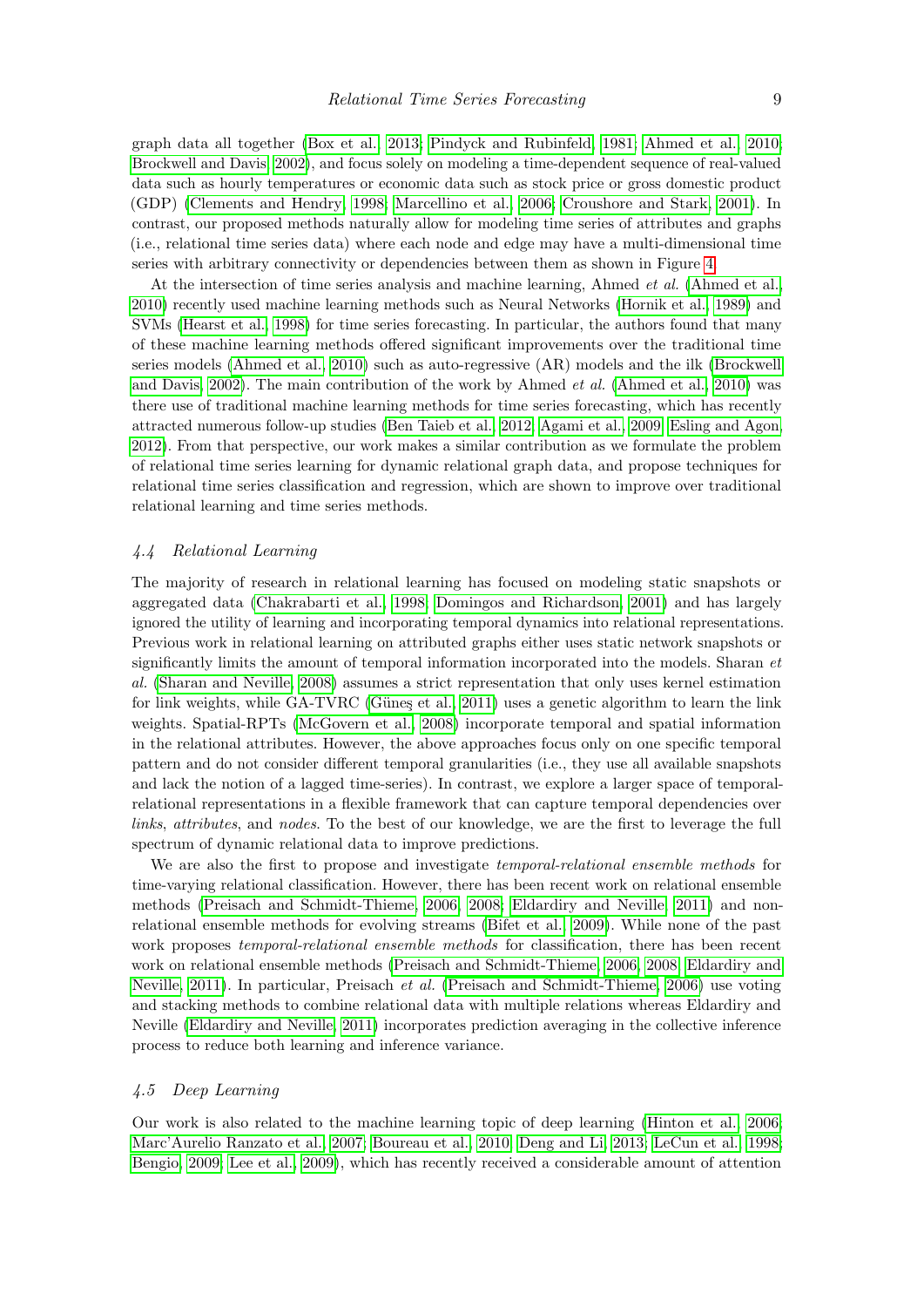from industry due to its success in a variety of real-world applications and systems [\(Couprie et al.,](#page-11-28) [2013;](#page-11-28) [Salakhutdinov and Hinton, 2009;](#page-14-15) [Lezama et al., 2011\)](#page-12-27). However, nearly all of this work has focused on images and other similar types of data, whereas we focus on dynamic attributed networks. In view of our work, deep learning for dynamic relational data is informally any method that constructs a representation with varying levels of abstraction or granularity with dependencies between the various layers. For instance, the DRMM method for node prediction first learns a large set of features, then we discover roles from those features using matrix factorization (i.e., capturing the essence of that set of features), and finally we model the role transitions over time. These representations form a hierarchy of layers each capturing a different level of granularity in the dynamic attributed networks.

# <span id="page-9-0"></span>5 Challenges and Open Problems

A discussion of future challenges and directions are discussed below.

# 5.1 Space and Time Characterization

Future work should also investigate the tradeoff between space and time. Characterizing thee tradeoffs are challenging, for instance, relational time-series learning methods may learn a model using less data by considering only the most recent observations, whereas relational learning approaches, that ignore temporal information, use all available data. Moreover, modeling temporal dependencies may also lead to simpler/more accurate models, and more efficient learning and inference algorithms. However, relational time-series models typically require an appropriate temporal granularity and kernel function, and learning both of these automatically may be costly.

# 5.2 Theoretical Analysis

There has yet to be any significant theoretical analysis of the existing relational time series forecasting models, despite the fundamental importance of understanding the theoretical limitations of these models. Furthermore, future work should propose simple theoretical models that aid in the theoretical characterization of existing work.

# 5.3 Synthetic Relational Time Series Graphs

There have yet to be any synthetic graph models for generating relational time series graph data. However, these models would help evaluate existing approaches and characterize their limitations.

# 5.4 Ensemble Techniques

While there has been some work in ensemble techniques for relational time series forecasting [\(Rossi](#page-14-16) [and Neville, 2012\)](#page-14-16), there has yet to be any systematic investigation into the performance of these across a variety of dynamic networks. More work is needed to identify which types of dynamic networks perform best, among other characteristics.

# 5.5 Automatic Kernel Function Learning

Future work should investigate the related problem of learning the kernel function automatically. While this work investigated a range of kernel functions and found the exponential to work best in most situations, we expect that for certain relational time-series data, such an approach is likely to result in a significantly better predictive model. Moreover, it also makes it easier for applying the relational time-series learning (for many real-world tasks), without requiring much effort on the part of the user, in terms of knowledge and assumptions about the data. However, techniques proposed in the future must address the challenges associated with the computational cost of such an approach and carefully investigate the benefits (both theoretically and empirically).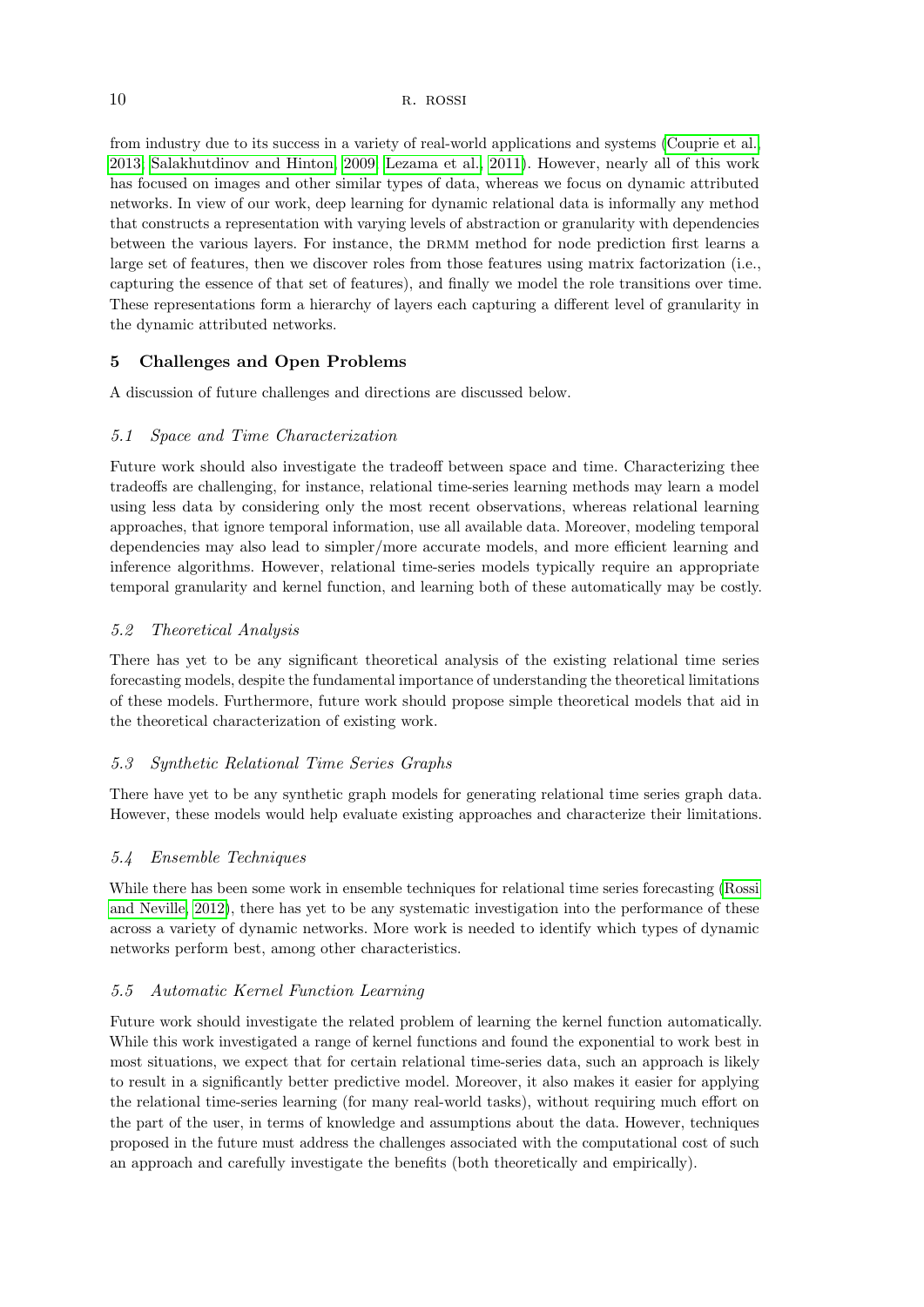### 5.6 Robustness to Noise

Another important problem is to investigate the ability of relational time-series learning methods to handle varying levels of noise in both the relational and temporal information? Further, does modeling the temporal dependencies reduce the impact of noise, specifically, when the relational data is noisy (e.g., missing or erroneous links)?

### 5.7 Model Selection

Selecting the appropriate relational time series model is of fundamental importance. However, there has only been a few techniques and investigations into model learning and more generally hyperparameter optimization for relational time series models [\(Rossi, 2015\)](#page-13-25). Thus, more work is needed to understand the advantages and disadvantages of each approach, and new techniques developed to overcome problems and/or shortcomings of the existing work.

### <span id="page-10-6"></span>6 Conclusion

This paper introduces and surveys work related to the problem of relational time series forecasting. In particular, this includes the fundamental relational time series prediction tasks: (i) predicting discrete class labels (classification), and (ii) predicting a future real-valued continuous weight (regression). To that end, we introduced a unifying taxonomy that serves as a foundation for studying the main representation tasks that arise in dynamic attributed graph data (for improving relational time series forecasting). This includes the representation tasks of dynamic node and link labeling, weighting, predicting their existence, and discovering important features. Existing work is then surveyed and reinterpreted for the problem of relational time series forecasting. In particular, we discuss how these techniques, which were originally proposed for other ML tasks, can be reinterpreted and used for improving relational time series forecasting. This paper serves as a basis for investigating the important and challenging problem of relational time series forecasting.

### References

- <span id="page-10-3"></span>E. Acar, D. Dunlavy, and T. Kolda. Link prediction on evolving data using matrix and tensor factorizations. In Proceedings of the 9th IEEE International Conference on Data Mining Workshops, pages 262–269, 2009.
- <span id="page-10-9"></span>N. Agami, A. Atiya, M. Saleh, and H. El-Shishiny. A neural network based dynamic forecasting model for trend impact analysis. Technological Forecasting and Social Change, 76(7):952–962, 2009.
- <span id="page-10-5"></span>N. Ahmed, A. Atiya, N. El Gayar, and H. El-Shishiny. An empirical comparison of machine learning models for time series forecasting. Econometric Reviews, 29(5-6):594–621, 2010.
- <span id="page-10-4"></span>M. Al Hasan and M. J. Zaki. A survey of link prediction in social networks. In Social Network Data Analytics, pages 243–275. Springer, 2011.
- <span id="page-10-0"></span>R. Albert, H. Jeong, and A. Barabási. Internet: Diameter of the world-wide web. Nature, 401(6749): 130–131, 1999.
- <span id="page-10-2"></span>J. R. Anderson, R. S. Michalski, R. S. Michalski, J. G. Carbonell, and T. M. Mitchell. Machine Learning: An Artificial Intelligence Approach, volume 2. Morgan Kaufmann, 1986.
- <span id="page-10-8"></span>S. Ben Taieb, G. Bontempi, A. F. Atiya, and A. Sorjamaa. A review and comparison of strategies for multi-step ahead time series forecasting based on the nn5 forecasting competition. Expert Systems with Applications, 39(8):7067–7083, 2012.
- <span id="page-10-11"></span>Y. Bengio. Learning deep architectures for ai. Foundations and Trends in Machine Learning, 2(1):1–127, 2009.
- <span id="page-10-7"></span>S. Bhadra and A. Ferreira. Complexity of connected components in evolving graphs and the computation of multicast trees in dynamic networks. In Ad-Hoc, Mobile, and Wireless Networks, pages 259–270. 2003.
- <span id="page-10-10"></span>A. Bifet, G. Holmes, B. Pfahringer, R. Kirkby, and R. Gavaldà. New ensemble methods for evolving data streams. In Proceeding of the 15th ACM SIGKDD International Conference on Knowledge Discovery in Data Mining, pages 139–148, 2009.
- <span id="page-10-1"></span>C. M. Bishop et al. Pattern Recognition and Machine Learning. Springer, 2006.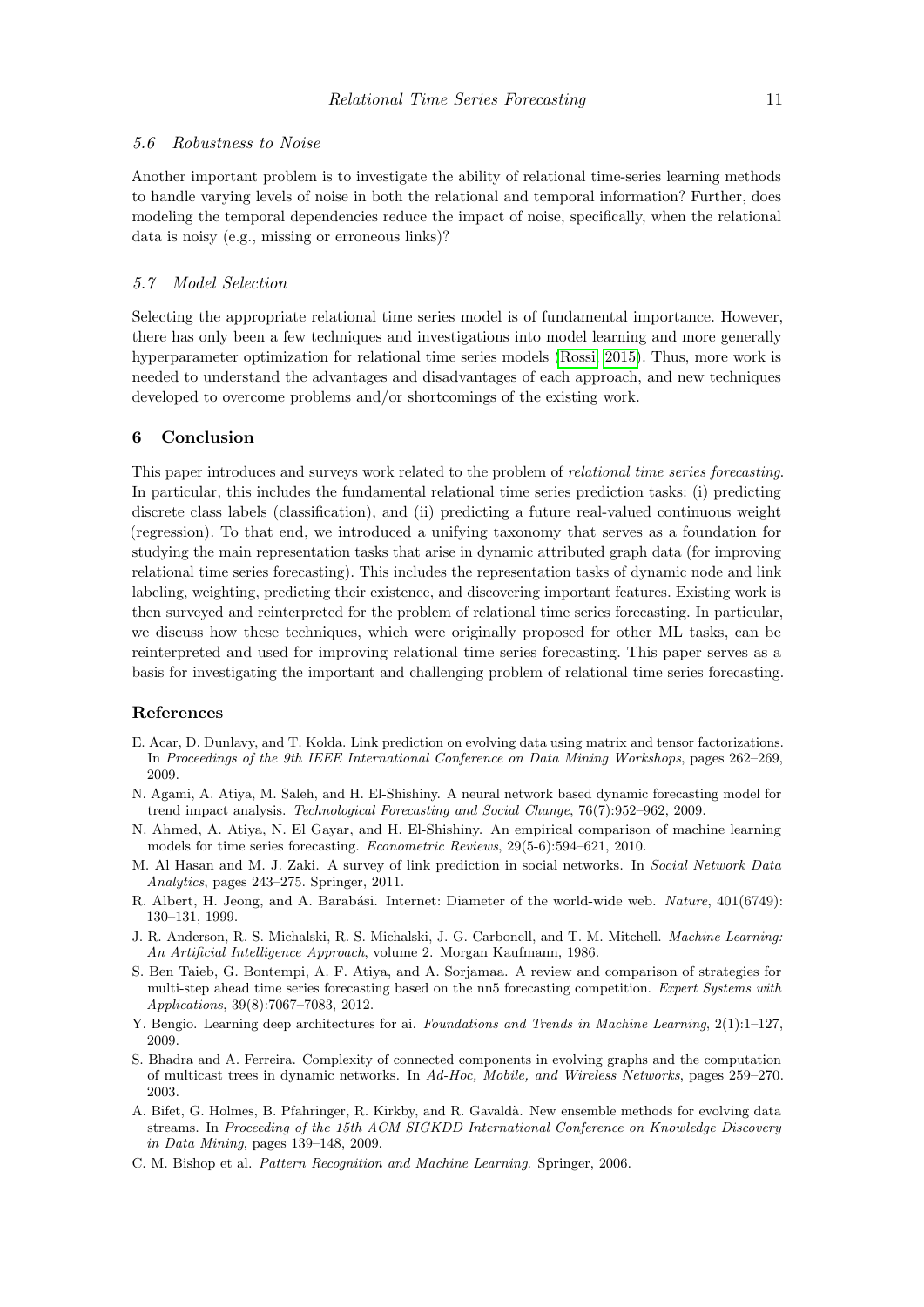- <span id="page-11-8"></span>J. Bock, A. Cooray, S. Hanany, B. Keating, A. Lee, T. Matsumura, M. Milligan, N. Ponthieu, T. Renbarger, and H. Tran. The experimental probe of inflationary cosmology (EPIC): A mission concept study for NASA's Einstein inflation probe. arXiv:0805.4207, 2008.
- <span id="page-11-26"></span>Y.-L. Boureau, F. Bach, Y. LeCun, and J. Ponce. Learning mid-level features for recognition. In IEEE Conference on Computer Vision and Pattern Recognition, pages 2559–2566, 2010.
- <span id="page-11-10"></span>G. E. Box, G. M. Jenkins, and G. C. Reinsel. Time Series Analysis: Forecasting and Control. John Wiley & Sons, 2013.
- <span id="page-11-11"></span>P. J. Brockwell and R. A. Davis. Introduction to Time Series and Forecasting, volume 1. Taylor & Francis, 2002.
- <span id="page-11-1"></span>A. Broder, R. Kumar, F. Maghoul, P. Raghavan, S. Rajagopalan, R. Stata, A. Tomkins, and J. Wiener. Graph structure in the web. Computer Networks, 33(1-6):309–320, 2000.
- <span id="page-11-17"></span>H. Bunke and M. Kraetzl. Classification and detection of abnormal events in time series of graphs. 57: 127–148, 2004.
- <span id="page-11-3"></span>J. Camacho, R. Guimerà, and L. Nunes Amaral. Robust patterns in food web structure. Physical Review Letters, 88(22):228102: 1–4, 2002.
- <span id="page-11-14"></span>S. Chakrabarti, B. Dom, and P. Indyk. Enhanced hypertext categorization using hyperlinks. In Proceedings of the ACM SIGMOD International Conference on Management of Data, pages 307–318, 1998.
- <span id="page-11-16"></span>V. Chandola, A. Banerjee, and V. Kumar. Anomaly detection: A survey. ACM Computing Surveys, 41 (3):15, 2009.
- <span id="page-11-20"></span>C. Chen, H. Yin, J. Yao, and B. Cui. TeRec: A temporal recommender system over tweet stream. Proceedings of the VLDB Endowment, 6(12):1254–1257, 2013.
- <span id="page-11-12"></span>M. Clements and D. Hendry. Forecasting Economic Time Series. Cambridge University Press, 1998.
- <span id="page-11-28"></span>C. Couprie, C. Farabet, and Y. LeCun. Causal graph-based video segmentation. arXiv:1301.1671, 2013.
- <span id="page-11-19"></span>M. Craven, D. DiPasquo, D. Freitag, A. McCallum, T. Mitchell, K. Nigam, and S. Slattery. Learning to extract symbolic knowledge from the World Wide Web. In Proceedings of the 15th AAAI Conference on Artificial Intelligence, pages 509–516, 1998.
- <span id="page-11-13"></span>D. Croushore and T. Stark. A real-time data set for macroeconomists. Journal of Econometrics, 105(1): 111–130, 2001.
- <span id="page-11-18"></span>A. Das Sarma, S. Gollapudi, and R. Panigrahy. Estimating PageRank on graph streams. In Proceedings of the ACM SIGMOD International Conference on Management of Data, pages 69–78, 2008.
- <span id="page-11-6"></span>L. De Raedt and K. Kersting. Probabilistic Inductive Logic Programming. Springer-Verlag, 2008.
- <span id="page-11-27"></span>L. Deng and X. Li. Machine learning paradigms for speech recognition: An overview. Transactions on Audio, Speech and Language Processing, 21(5):1060–1089, 2013.
- <span id="page-11-15"></span>P. Domingos and M. Richardson. Mining the network value of customers. In Proceeding of the 7th ACM SIGKDD International Conference on Knowledge Discovery in Data Mining, pages 57–66, 2001.
- <span id="page-11-21"></span>D. M. Dunlavy, T. G. Kolda, and E. Acar. Temporal link prediction using matrix and tensor factorizations. Transactions on Knowledge Discovery from Data, 5(2):10:1–10:27, February 2011.
- <span id="page-11-2"></span>J. Dunne, R. Williams, and N. Martinez. Food-web structure and network theory: The role of connectance and size. Proceedings of the National Academy of Sciences of the United States of America, 99(20): 12917, 2002.
- <span id="page-11-7"></span>A. Einstein. Zur theorie der brownschen bewegung. Annalen der Physik, 324(2):371–381, 1906.
- <span id="page-11-25"></span>H. Eldardiry and J. Neville. Across-model collective ensemble classification. Proceedings of the 25th AAAI Conference on Artificial Intelligence, pages 343–349, 2011.
- <span id="page-11-23"></span>P. Esling and C. Agon. Time-series data mining. ACM Computing Surveys, 45(1):12, 2012.
- <span id="page-11-0"></span>M. Faloutsos, P. Faloutsos, and C. Faloutsos. On power-law relationships of the internet topology. In Proceedings of the ACM SIGCOMM International Conference on Applications, Technologies, Architectures, and Protocols for Computer Communication, pages 251–262, 1999.
- <span id="page-11-5"></span>N. Friedman, L. Getoor, D. Koller, and A. Pfeffer. Learning probabilistic relational models. In Proceedings of the 16th International Joint Conference on Artificial Intelligence, pages 1300–1309. Springer-Verlag, 1999.
- <span id="page-11-4"></span>L. Getoor and B. Taskar, editors. Introduction to Statistical Relational Learning. MIT Press, 2007.
- <span id="page-11-24"></span>I. Güneş, Z. Cataltepe, and S. G. Öğüdücü. GA-TVRC: A novel relational time varying classifier to extract temporal information using genetic algorithms. In Machine Learning and Data Mining in Pattern Recognition, pages 568–583. Springer, 2011.
- <span id="page-11-9"></span>M. A. Hasan, V. Chaoji, S. Salem, and M. Zaki. Link prediction using supervised learning. In Proceedings of the SDM Workshop on Link Analysis, Counterterrorism and Security, 2006.
- <span id="page-11-22"></span>M. A. Hearst, S. Dumais, E. Osman, J. Platt, and B. Scholkopf. Support vector machines. Intelligent Systems and their Applications, 13(4):18–28, 1998.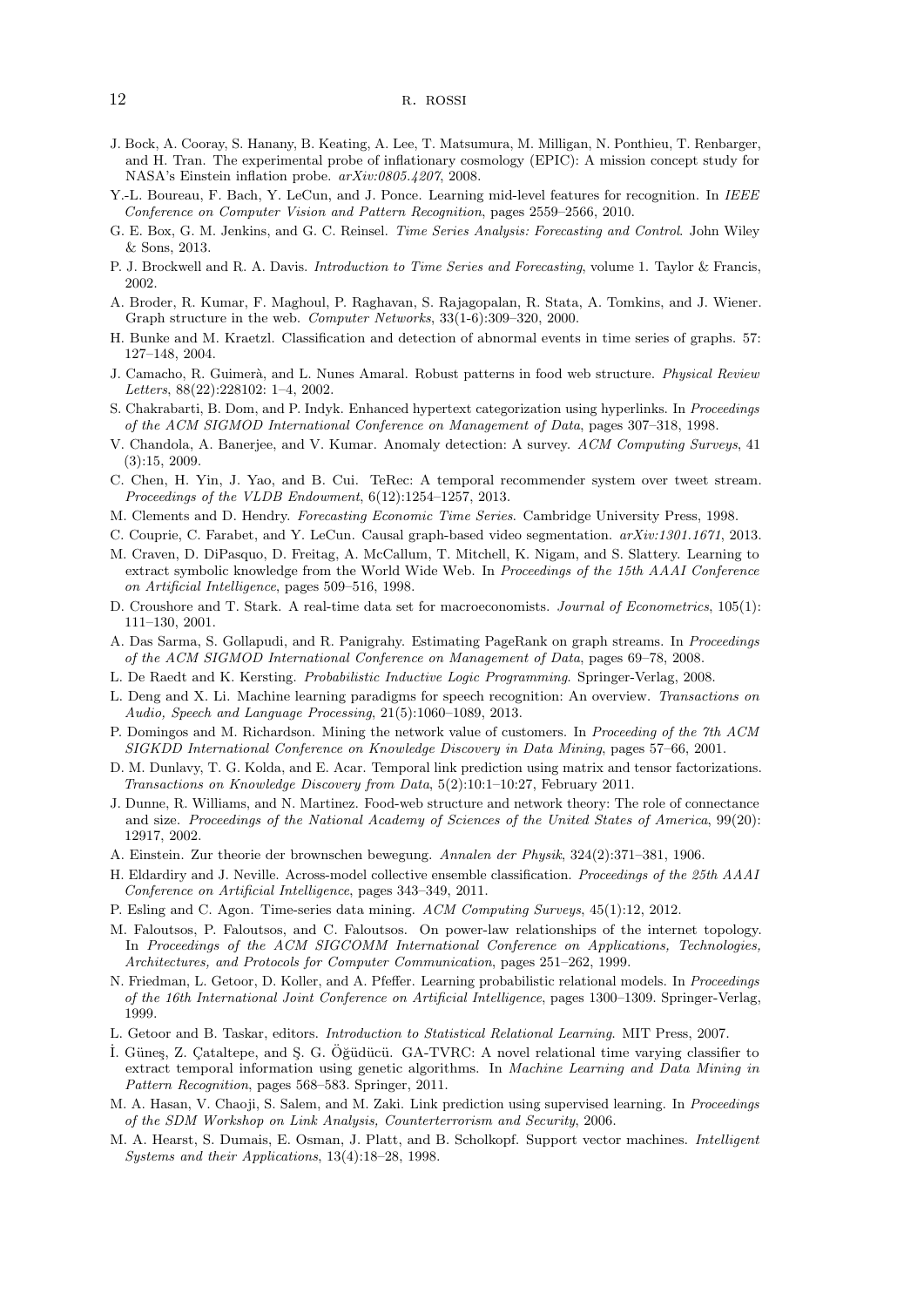- <span id="page-12-23"></span>G. E. Hinton, S. Osindero, and Y.-W. Teh. A fast learning algorithm for deep belief nets. Neural Computation, 18(7):1527–1554, 2006.
- <span id="page-12-10"></span>P. Holme and J. Saramäki. Temporal networks. Physics Reports, 2012.
- <span id="page-12-22"></span>K. Hornik, M. Stinchcombe, and H. White. Multilayer feedforward networks are universal approximators. Neural Networks, 2(5):359–366, 1989.
- <span id="page-12-11"></span>T. Ide and H. Kashima. Eigenspace-based anomaly detection in computer systems. In Proceedings of the 10th ACM SIGKDD International Conference on Knowledge Discovery and Data Mining, pages 440–449, 2004.
- <span id="page-12-4"></span>D. Jensen, J. Neville, and B. Gallagher. Why collective inference improves relational classification. In Proceedings of the 10th ACM SIGKDD International Conference on Knowledge Discovery and Data Mining, pages 593–598, 2004.
- <span id="page-12-1"></span>H. Jeong, B. Tombor, R. Albert, Z. Oltvai, and A. Barabási. The large-scale organization of metabolic networks. Nature, 407(6804):651–654, 2000.
- <span id="page-12-2"></span>H. Jeong, S. Mason, A. Barabasi, and Z. Oltvai. Lethality and centrality in protein networks. arXiv preprint cond-mat/0105306, 2001.
- <span id="page-12-0"></span>A. Kleczkowski and B. Grenfell. Mean-field-type equations for spread of epidemics: The small world model. Physica A: Statistical Mechanics and its Applications, 274(1-2):355–360, 1999.
- <span id="page-12-13"></span>Y. Koren. Collaborative filtering with temporal dynamics. Communications of the ACM, 53(4):89–97, 2010.
- <span id="page-12-7"></span>Y. Koren, R. Bell, and C. Volinsky. Matrix factorization techniques for recommender systems. IEEE Computer, 42(8):30–37, 2009.
- <span id="page-12-18"></span>L. Kovanen, M. Karsai, K. Kaski, J. Kertész, and J. Saramäki. Temporal motifs in time-dependent networks. Journal of Statistical Mechanics: Theory and Experiment, 2011(11):P11005, 2011.
- <span id="page-12-3"></span>V. Krebs. Mapping networks of terrorist cells. Connections, 24(3):43–52, 2002.
- <span id="page-12-20"></span>M. Lahiri and T. Berger-Wolf. Mining periodic behavior in dynamic social networks. In *Proceedings of* the 8th IEEE International Conference on Data Mining, pages 373–382, 2008.
- <span id="page-12-17"></span>M. Lahiri and T. Y. Berger-Wolf. Structure prediction in temporal networks using frequent subgraphs. In IEEE Symposium on Computational Intelligence and Data Mining, pages 35–42, 2007.
- <span id="page-12-8"></span>J.-L. Lassez, R. Rossi, and K. Jeev. Ranking links on the web: Search and surf engines. In Proceedings of the IEA/AIE International Conference, pages 199–208. Springer, 2008.
- <span id="page-12-25"></span>Y. LeCun, L. Bottou, Y. Bengio, and P. Haffner. Gradient-based learning applied to document recognition. Proceedings of the IEEE, 86(11):2278–2324, 1998.
- <span id="page-12-26"></span>H. Lee, R. Grosse, R. Ranganath, and A. Y. Ng. Convolutional deep belief networks for scalable unsupervised learning of hierarchical representations. In Proceedings of the 26th International Conference on Machine Learning, pages 609–616, 2009.
- <span id="page-12-19"></span>J. Leskovec, L. Adamic, and B. Huberman. The dynamics of viral marketing. Transactions on the Web, 1  $(1):1-39, 2007a.$
- <span id="page-12-21"></span>J. Leskovec, J. Kleinberg, and C. Faloutsos. Graph evolution: Densification and shrinking diameters. Transactions on Knowledge Discovery from Data, 1(1), 2007b.
- <span id="page-12-27"></span>J. Lezama, K. Alahari, J. Sivic, and I. Laptev. Track to the future: Spatio-temporal video segmentation with long-range motion cues. In IEEE Conference on Computer Vision and Pattern Recognition, 2011.
- <span id="page-12-15"></span>L. Li, L. Zheng, F. Yang, and T. Li. Modeling and broadening temporal user interest in personalized news recommendation. Expert Systems with Applications, 41(7):3168–3177, 2014.
- <span id="page-12-6"></span>D. Liben-Nowell and J. Kleinberg. The link-prediction problem for social networks. Journal of the American Society for Information Science and Technology, 58(7):1019–1031, 2007.
- <span id="page-12-16"></span>N. N. Liu, L. He, and M. Zhao. Social temporal collaborative ranking for context aware movie recommendation. ACM Transactions on Intelligent Systems and Technology, 4(1):15, 2013.
- <span id="page-12-12"></span>Q. Lu and L. Getoor. Link-based classification. In Proceedings of the 20th International Conference on Machine Learning, pages 496–503, 2003.
- <span id="page-12-14"></span>H. Ma, H. Yang, M. R. Lyu, and I. King. SoRec: Social recommendation using probabilistic matrix factorization. In Proceedings of the 17th ACM Conference on Information and Knowledge Management, pages 931–940, 2008.
- <span id="page-12-5"></span>S. Macskassy and F. Provost. A simple relational classifier. In Proceedings of the SIGKDD 2nd Workshop on Multi-Relational Data Mining, pages 64–76, 2003.
- <span id="page-12-24"></span>Y. Marc'Aurelio Ranzato, L. Boureau, and Y. LeCun. Sparse feature learning for deep belief networks. Advances in Neural Information Processing Systems, 20:1185–1192, 2007.
- <span id="page-12-9"></span>M. Marcellino, J. H. Stock, and M. W. Watson. A comparison of direct and iterated multistep ar methods for forecasting macroeconomic time series. Journal of Econometrics, 135(1):499–526, 2006.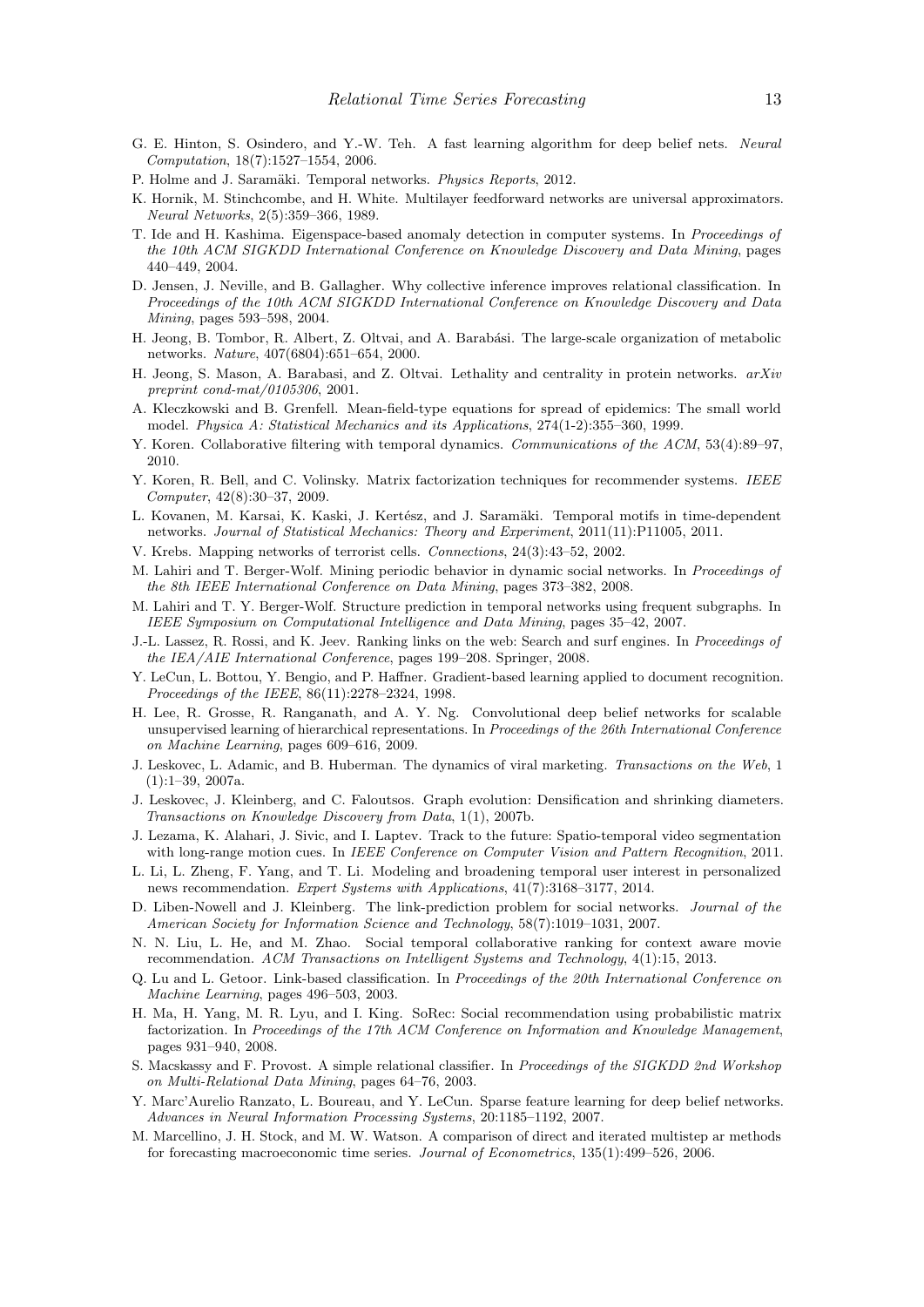- <span id="page-13-6"></span>S. Maslov and K. Sneppen. Specificity and stability in topology of protein networks. Science, 296(5569): 910–913, 2002.
- <span id="page-13-4"></span>R. May and A. Lloyd. Infection dynamics on scale-free networks. Physical Review E, 64(6):66112, 2001.
- <span id="page-13-9"></span>L. McDowell, K. Gupta, and D. Aha. Meta-Prediction for Collective Classification. In Proceedings of the 23rd International FLAIRS Conference, 2010.
- <span id="page-13-11"></span>L. K. McDowell, K. M. Gupta, and D. W. Aha. Cautious collective classification. Journal of Machine Learning Research, 10:2777–2836, 2009.
- <span id="page-13-0"></span>A. McGovern, L. Friedland, M. Hay, B. Gallagher, A. Fast, J. Neville, and D. Jensen. Exploiting relational structure to understand publication patterns in high-energy physics. SIGKDD Explorations, 5(2): 165–172, 2003.
- <span id="page-13-22"></span>A. McGovern, N. Collier, I. Matthew Gagne, D. Brown, and A. Rodger. Spatiotemporal relational probability trees: An introduction. In Proceedings of the 8th IEEE International Conference on Data Mining, pages 935–940, 2008.
- <span id="page-13-8"></span>M. McPherson, L. Smith-Lovin, and J. M. Cook. Birds of a feather: Homophily in social networks. Annual Review of Sociology, 27(1):415–444, 2001.
- <span id="page-13-14"></span>A. Menon and C. Elkan. Link prediction via matrix factorization. In Proceedings of the European Conference on Machine Learning and Principles and Practice of Knowledge Discovery in Databases, pages 437–452, 2011.
- <span id="page-13-3"></span>C. Moore and M. Newman. Epidemics and percolation in small-world networks. Physical Review E, 61(5): 5678–5682, 2000.
- <span id="page-13-10"></span>J. Neville, D. Jensen, and B. Gallagher. Simple estimators for relational Bayesian classifers. In Proceedings of the 3rd IEEE International Conference on Data Mining, pages 609–612, 2003.
- <span id="page-13-7"></span>J. Neville, O. Simsek, D. Jensen, J. Komoroske, K. Palmer, and H. Goldberg. Using relational knowledge discovery to prevent securities fraud. In Proceedings of the 11th ACM SIGKDD International Conference on Knowledge Discovery in Data Mining, pages 449–458, 2005.
- <span id="page-13-1"></span>M. Newman. The structure of scientific collaboration networks. Proceedings of the National Academy of Sciences, 98(2):404–409, 2001.
- <span id="page-13-12"></span>M. Newman, A.-L. Barabasi, and D. J. Watts. The Structure and Dynamics of Networks. Princeton University Press, 2006.
- <span id="page-13-20"></span>G. H. Nguyen, J. B. Lee, R. A. Rossi, N. K. Ahmed, E. Koh, and S. Kim. Continuous-time dynamic network embeddings. In 3rd International Workshop on Learning Representations for Big Networks  $(WWWBig$  BigNet), 2018.
- <span id="page-13-16"></span>C. Noble and D. Cook. Graph-based anomaly detection. In Proceedings of the 9th ACM SIGKDD International Conference on Knowledge Discovery and Data Mining, pages 631–636, 2003.
- <span id="page-13-17"></span>J. O'Madadhain and P. Smyth. EventRank: A framework for ranking time-varying networks. In Proceedings of the LinkKDD Workshop, pages 9–16, 2005.
- <span id="page-13-13"></span>S. Oyama, K. Hayashi, and H. Kashima. Cross-temporal link prediction. In Proceedings of the 11th International Conference on Data Mining, pages 1188–1193, 2011.
- <span id="page-13-2"></span>R. Pastor-Satorras and A. Vespignani. Epidemic spreading in scale-free networks. Physical Review Letters, 86(14):3200–3203, 2001.
- <span id="page-13-15"></span>R. S. Pindyck and D. L. Rubinfeld. Econometric Models and Economic Forecasts, volume 2. McGraw-Hill New York, 1981.
- <span id="page-13-23"></span>C. Preisach and L. Schmidt-Thieme. Relational ensemble classification. In *Proceedings of the 6th* International Conference on Data Mining, pages 499–509, 2006.
- <span id="page-13-24"></span>C. Preisach and L. Schmidt-Thieme. Ensembles of relational classifiers. Knowledge and Information Systems, 14(3):249–272, 2008.
- <span id="page-13-21"></span>U. Redmond, M. Harrigan, and P. Cunningham. Identifying time-respecting subgraphs in temporal networks. In Proceedings of the 3rd International Workshop on Mining Ubiquitous and Social Environments, pages 51–63, 2012.
- <span id="page-13-19"></span>R. A. Rossi. Fast triangle core decomposition for mining large graphs. In Advances in Knowledge Discovery and Data Mining, volume 8443, pages 310–322. 2014. ISBN 978-3-319-06607-3. doi: 10.1007/ 978-3-319-06608-0 26.
- <span id="page-13-25"></span>R. A. Rossi. Improving Relational Machine Learning by Modeling Temporal Dependencies. PhD thesis, Purdue University, 2015.
- <span id="page-13-18"></span>R. A. Rossi and D. Gleich. Dynamic PageRank using evolving teleportation. Algorithms and Models for the Web Graph, 7323:126–137, 2012.
- <span id="page-13-5"></span>R. A. Rossi and J. Neville. Modeling the evolution of discussion topics and communication to improve relational classification. In Proceedings of the ACM SIGKDD 1st Workshop on Social Media Analytics, pages 89–97, 2010.